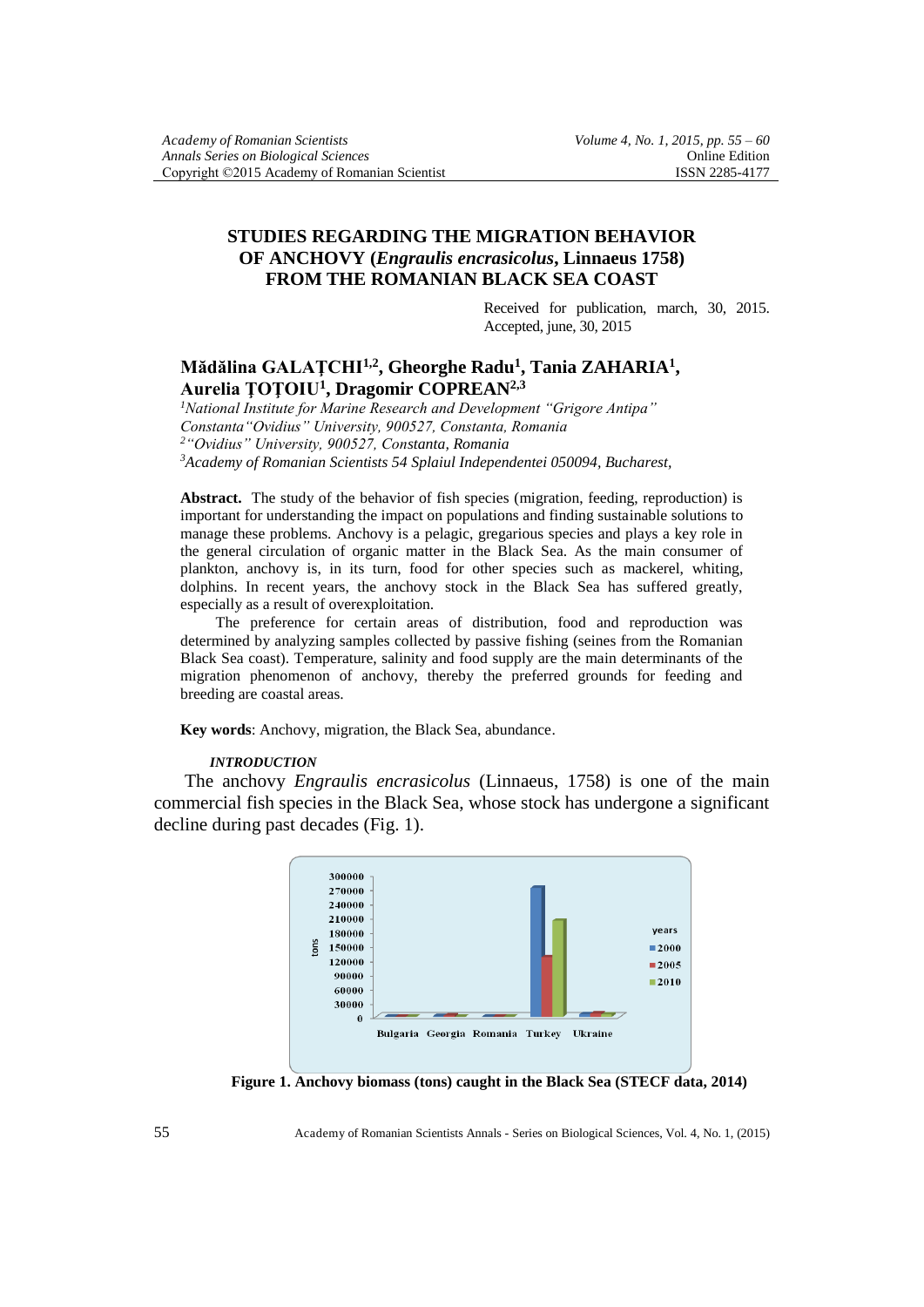At the Romanian Black Sea Coast, anchovy represents the subject of artisanal fishery, whith coastal trap nets and beach seines.

In recent years, the biomass of anchovy caught in Romanian Black Sea water dropped dramatically (Fig. 2), as a follow-up of the influence of several factors, among which the reduction of the fishing fleet.



**Figure 2. Anchovy biomass (tons) caught in Romanian marine waters (data from NIMRD & NAFA Romania)**

# **MATERIALS AND METHODS**

Within the National Fisheries Data Collection Programme, NDCP-NAFA-EU, surveys were organized for the collection of fishery samples along the Romanian Black Sea coast, in fixed fishery points, during 2013-2014 (Fig. 3).



**Figure 3. Locations of fixed fishery points along the Romanian Black Sea coast**

56 Academy of Romanian Scientists Annals - Series on Biological Sciences, Vol. 4, No. 1, (2015)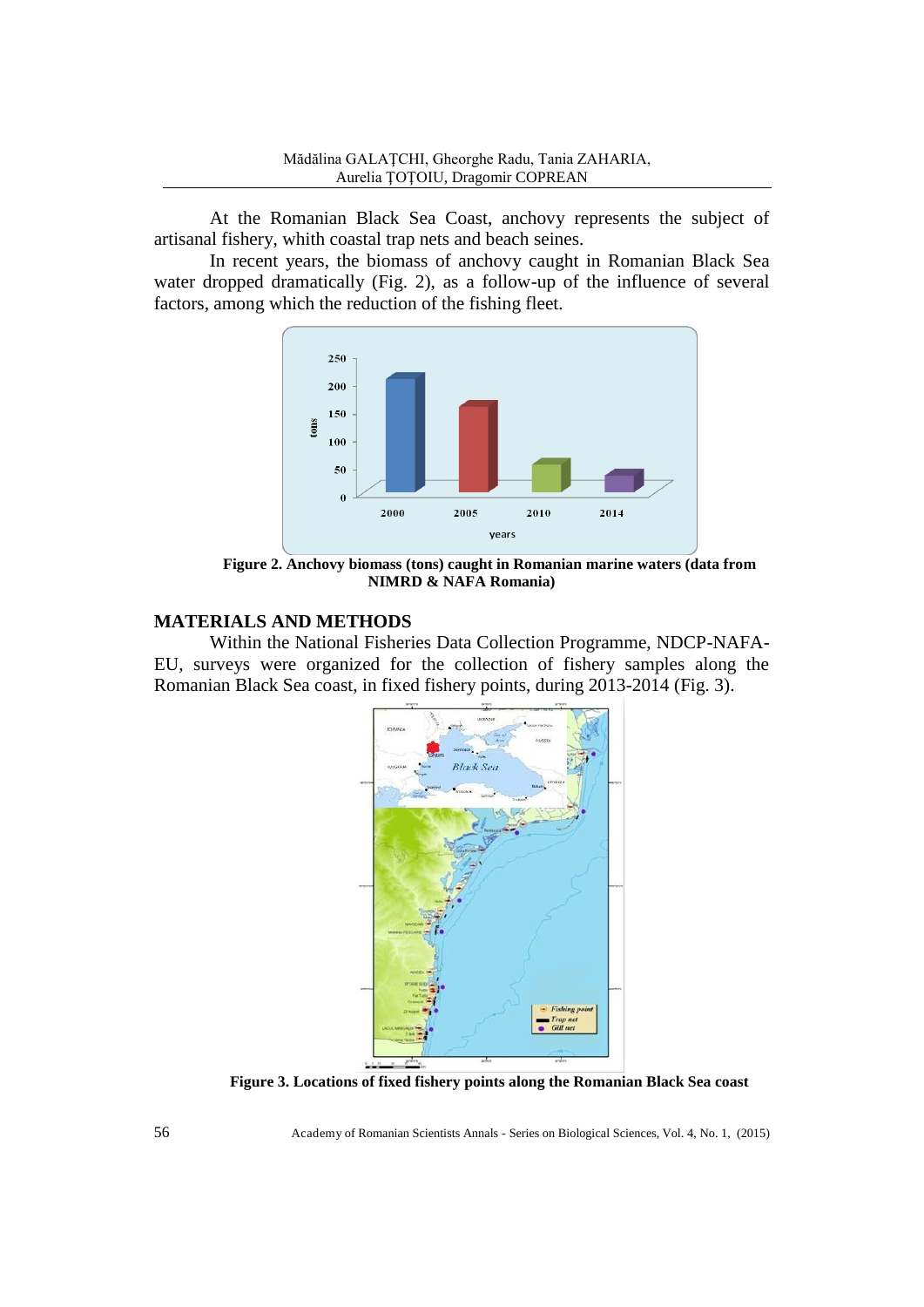The samples collected from stationary fishing points (10 m depth) were brought to the laboratory, where observations on the percentage composition by species and biometric measurements were made.

Additionally, population parameters such as abundance and dominance were analyzed, to determine the area preferred by anchovy for breeding and feeding.

*According to the percentage value resulting by calculating the dominance, anchovy is a eudominat species, as in all the sampled stations it has been identified in amounts exceeding 30%.* 

## **RESULTS AND DISCUSSIONS**

Because environmental fluctuations are believed to strongly influence the abundance of short-lived pelagic species and may also result in changes in lifecycle and growth patterns, correlations were made between the month with the higest abundance of anchovy in samples collected and the temperature and salinity concentations (Fig. 4, 5).



**Figure 4. Abundance of anchovy in catches in Romanian Black Sea waters on months during 2013-2014** 



**Figure 5. Mean values of seawater temperatures in Romanian Black Sea waters during 2013-2014**

Academy of Romanian Scientists Annals - Series on Biological Sciences, Vol. 4, No. 1, (2015) 57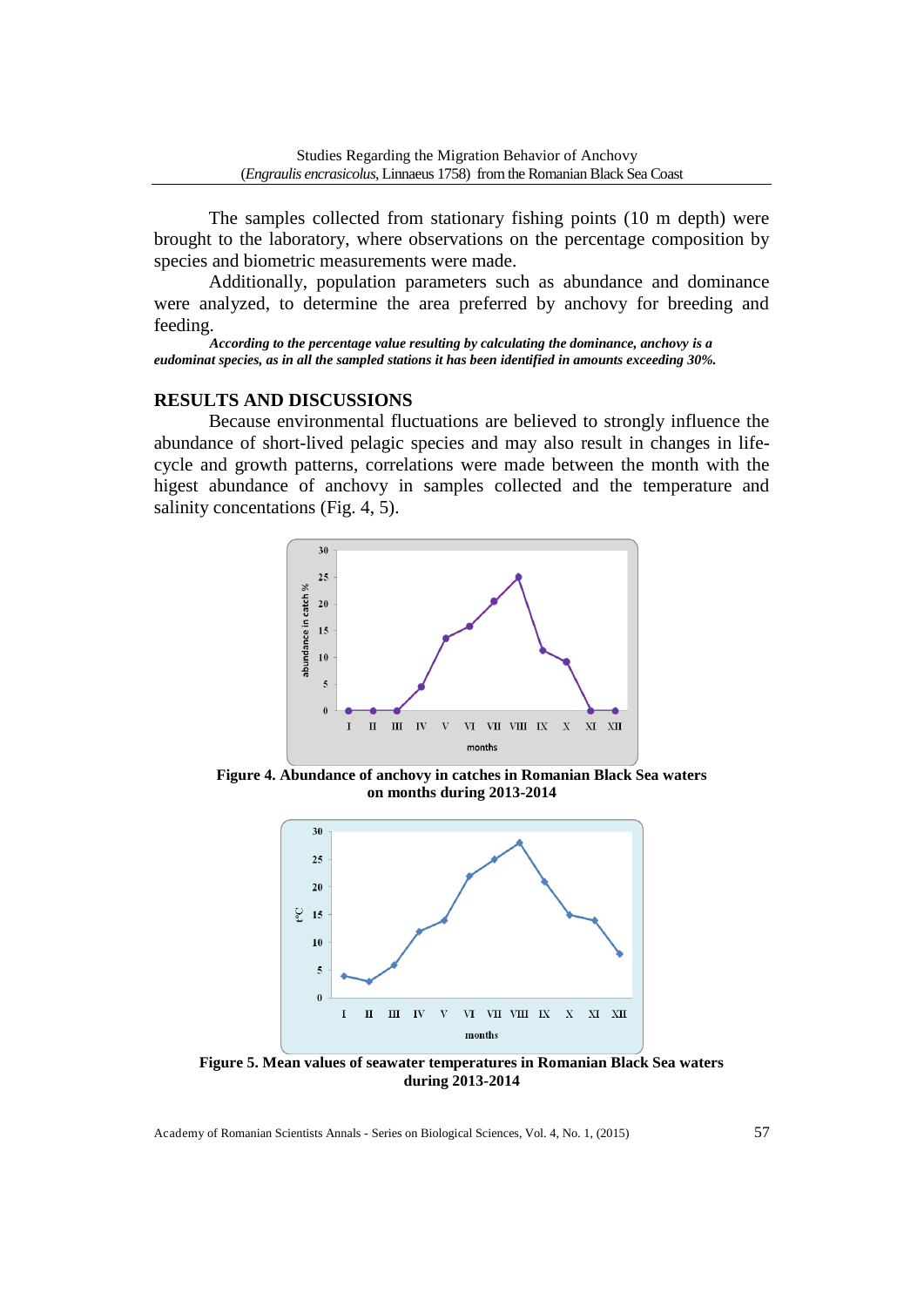*According to Figures 4 and 5, the positive correlation between anchovy biomass in catches and seawater temperature is very obvious: when temperature reaches the optimal mean value of 25ºC, the anchovy biomass increases in a similar trend.*

*With reference to anchovy biomass and salinity, no direct correlation has been reported, however the biomass increases at an optimal value between 9-16 PSU (Fig. 6).*



*Figure 6. Mean salinity concentrations in Romanian Black Sea waters during 2013-2014*

Investigations on the reproductive biology of the anchovy conducted during the 1987-1992 period in the northwestern Black Sea emphasize that the spawning takes place in summer in the warm upper layer, within a wide temperature range (16-28 °C). Reproduction occurs mostly in coastal waters, especially in estuarine areas with low salinity (7-18‰). Frequency of spawning depends on water temperature and varies during the spawning season, reaching its maximum -daily spawning- by the second half of June. On average, each female spawns more than 50 times a year. Individual batch fecundity depends on food availability, water temperature and body size (Lisovenko and Andrianov,1996).

*Regarding the preferred areas the summer distribution area of the Black Sea, anchovy covers practically the whole sea. Under the influence of temperature decline the anchovy initiates migration to the southern Black Sea. According to Radu et al. (2013) the migration sphere usually takes place along the Romanian and Bulgarian coastlines, followed by the approach of the wintering schools to Turkish Anatolia and even Georgia (Fig. 7).*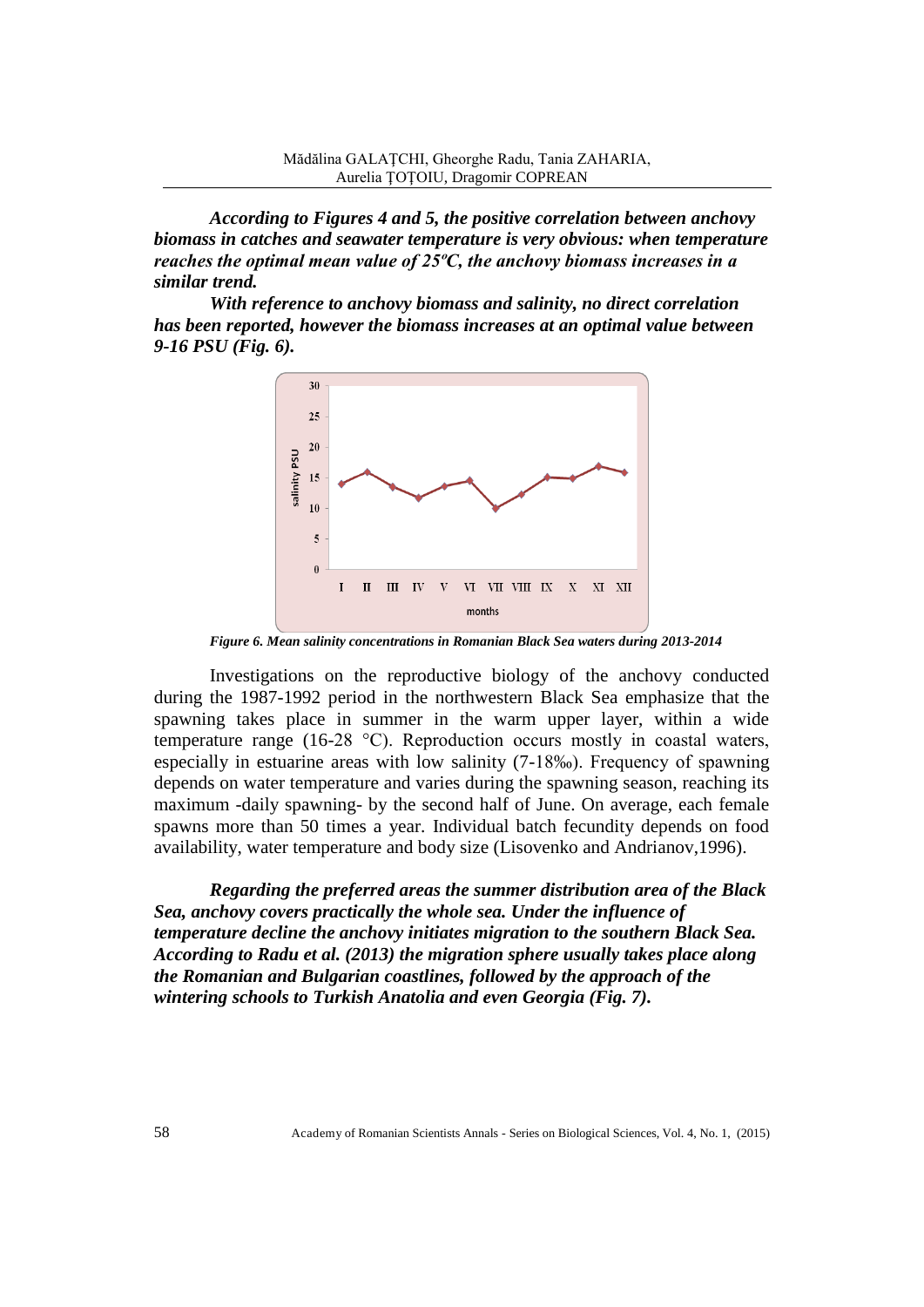

Studies Regarding the Migration Behavior of Anchovy

*Figure 7. The anchovy migration behavior in Black Sea waters (after Radu et al., 2013)*

*According to Danilevsky (1964), the anchovy migration takes place from the northwestern Black Sea to the Southern Crimea. Black Sea anchovy in the eastern Black Sea spend the winter near the Georgian coast and can also form schools in Turkish waters.*

## **CONCLUSIONS**

The anchovy is a eudominant species in catches made along the Romanian Black Sea coast, being identified in shares higher than 30% in most samples analyzed.

This study emphsizes the strong inter-relations between environmental factors and the migration behavior of anchovy, for various purposes. As such, for breeding, anchovy comes near coastal zones where it find optimal temperatures (9-26º C) and salinities 9-18‰.

For anchovy, the first maturity age is considered year 1. It spawns during the summer, with a maximum intensity between May - August, which is also the main feeding and growth season.

Further joint studies are required, in order to point out more accurate biological and ecological features taking into account that European anchovy has a very high commercial importance and is extremely mobile species performing migrations all over the Black Sea basin, being exploited and consumed in all riparian countries.